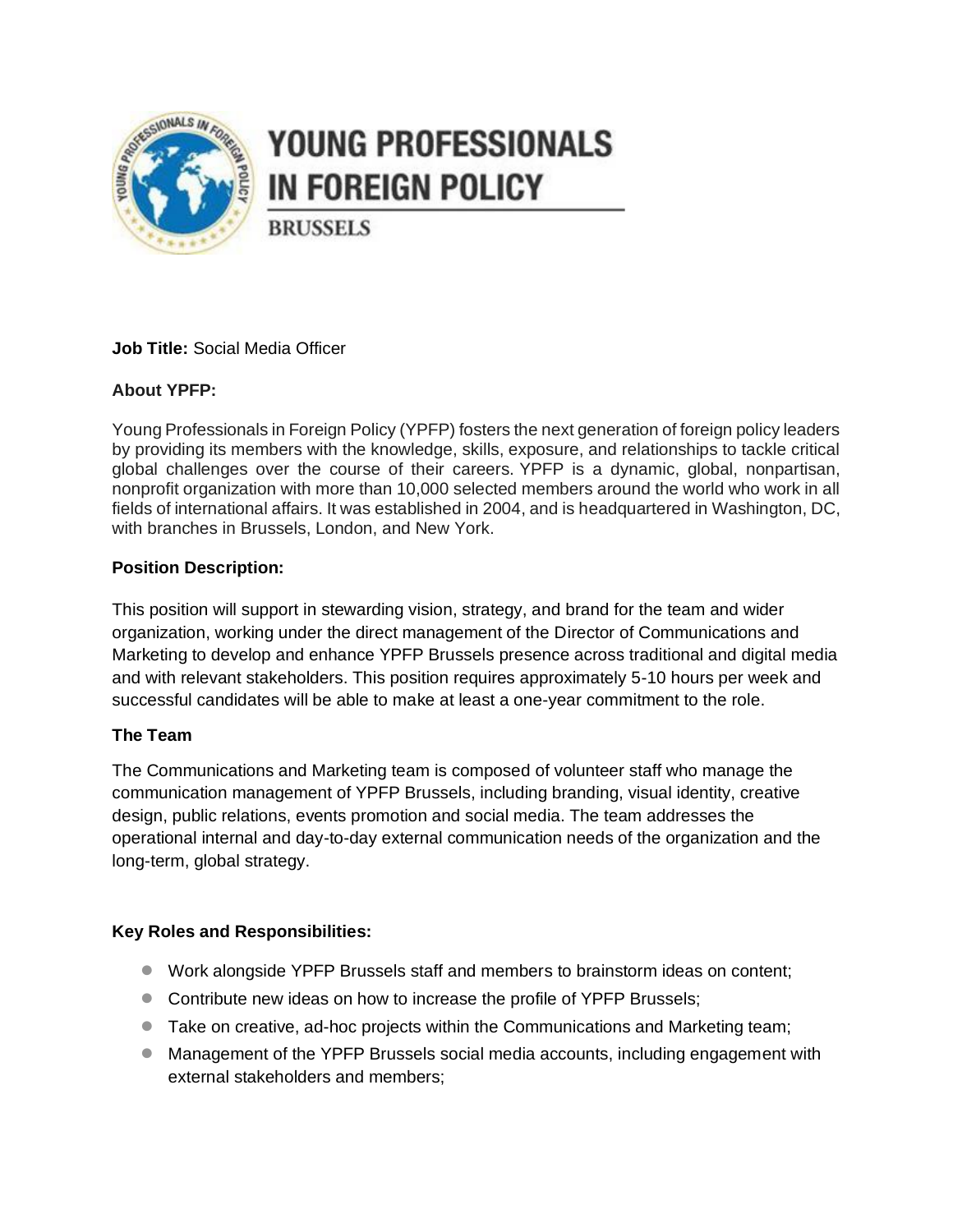

# **YOUNG PROFESSIONALS IN FOREIGN POLICY**

**BRUSSELS** 

- Assist in the planning and implementation of the branch's social media strategy to build followers and fans;
- Support strategic vision for YPFP Brussels communications and marketing activities;
- Provide reporting on progress toward communications objectives and short, medium, and long-term strategic goals;
- Collaborate with senior leaders across all teams to ensure that YPFP events, initiatives, and membership benefits are promoted effectively;
- Utilizes social media, such as Instagram, Twitter, Facebook, LinkedIn, and other emerging media platforms to engage existing members and attract new members.

#### **Desired Skills and Experience**

- Excellent project management skills;
- Attention to detail to ensure quality products are delivered on various outlets;
- Positive, can-do attitude with an openness to effectively serving other teams;
- Eagerness to work with others and generate new, creative ideas;
- Experience and/or interest in social media, digital marketing, graphic design, and/or branding;
- Interest in and comfortable with using social/new media and technology applications;
- Experience and proficiency with Buffer, Hootsuite, Adobe Creative Suite and WordPress.

#### **Eligibility and Selection:**

- Understanding of Communications & Marketing tools;
- Be self-motivated, well organized and able to work efficiently and autonomously;
- Required to commit to twelve months or more as a staff volunteer;
- Ability to respond to emails and messages in a timely manner;
- Good knowledge of global affairs;
- Ability to commit 5-10 hours per week (excluding attendance at communications team meetings, all-hands meetings, and other events);
- Home internet access:
- Live in Brussels, Belgium;
- Position is unpaid and part-time;